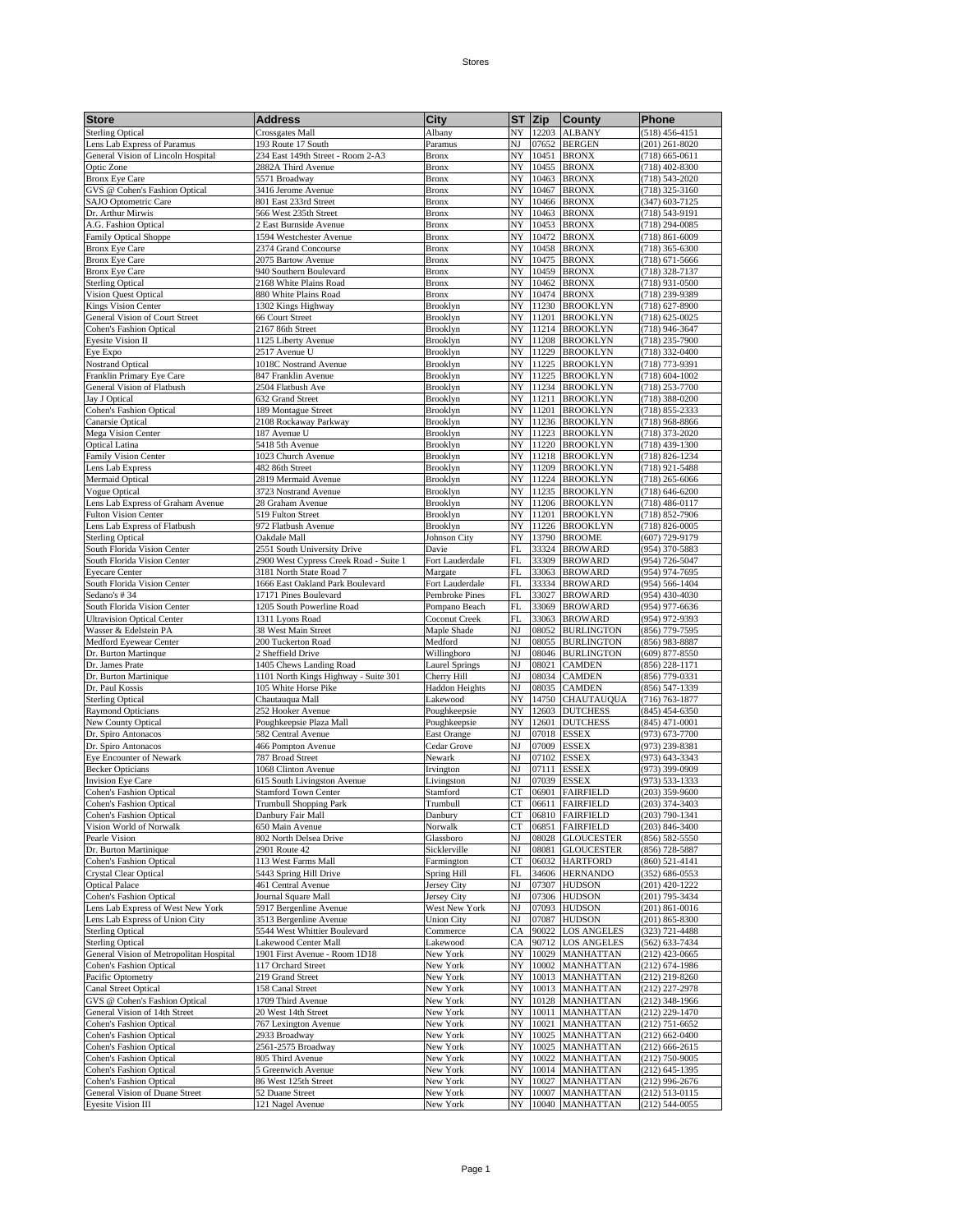| Cohen's Fashion Optical                                                                                                                                                                                                                                                                                                                                                                                                                                                                                                                                                                                                                                                                                                                                                                                                                                                                                                                                                                                                                                                                                                                                                                                                  | 50 East 42nd Street                               | New York                  | NY       | 10017          | <b>MANHATTAN</b>                   | $(212) 697 - 1838$               |
|--------------------------------------------------------------------------------------------------------------------------------------------------------------------------------------------------------------------------------------------------------------------------------------------------------------------------------------------------------------------------------------------------------------------------------------------------------------------------------------------------------------------------------------------------------------------------------------------------------------------------------------------------------------------------------------------------------------------------------------------------------------------------------------------------------------------------------------------------------------------------------------------------------------------------------------------------------------------------------------------------------------------------------------------------------------------------------------------------------------------------------------------------------------------------------------------------------------------------|---------------------------------------------------|---------------------------|----------|----------------|------------------------------------|----------------------------------|
|                                                                                                                                                                                                                                                                                                                                                                                                                                                                                                                                                                                                                                                                                                                                                                                                                                                                                                                                                                                                                                                                                                                                                                                                                          |                                                   |                           |          |                |                                    |                                  |
| <b>Cohen's Fashion Optical</b>                                                                                                                                                                                                                                                                                                                                                                                                                                                                                                                                                                                                                                                                                                                                                                                                                                                                                                                                                                                                                                                                                                                                                                                           | 177 East 86th Street                              | New York                  | NY       | 10028          | MANHATTAN                          | (212) 426-1222                   |
| New York Eyewear                                                                                                                                                                                                                                                                                                                                                                                                                                                                                                                                                                                                                                                                                                                                                                                                                                                                                                                                                                                                                                                                                                                                                                                                         | 130 Fort Washington Avenue                        | New York                  | NY       | 10032          | <b>MANHATTAN</b>                   | $(212) 568 - 8600$               |
| <b>Cohen's Fashion Optical</b>                                                                                                                                                                                                                                                                                                                                                                                                                                                                                                                                                                                                                                                                                                                                                                                                                                                                                                                                                                                                                                                                                                                                                                                           | 33 Maiden Lane                                    | New York                  | NY       | 10038          | MANHATTAN                          | $(212)$ 232-0065                 |
| <b>Cohen's Fashion Optical</b>                                                                                                                                                                                                                                                                                                                                                                                                                                                                                                                                                                                                                                                                                                                                                                                                                                                                                                                                                                                                                                                                                                                                                                                           | 389 Fifth Avenue                                  | New York                  | NY       |                | 10016 MANHATTAN                    | (212) 889-8255                   |
| <b>Cohen's Fashion Optical</b>                                                                                                                                                                                                                                                                                                                                                                                                                                                                                                                                                                                                                                                                                                                                                                                                                                                                                                                                                                                                                                                                                                                                                                                           | 841 Broadway                                      | New York                  | NY       | 10003          | <b>MANHATTAN</b>                   | (212) 475-0999                   |
| GVS @ Cohen's Fashion Optical                                                                                                                                                                                                                                                                                                                                                                                                                                                                                                                                                                                                                                                                                                                                                                                                                                                                                                                                                                                                                                                                                                                                                                                            | 167 West 72nd Street                              | New York                  | NY       | 10023          | <b>MANHATTAN</b>                   | $(212)$ 362-4110                 |
|                                                                                                                                                                                                                                                                                                                                                                                                                                                                                                                                                                                                                                                                                                                                                                                                                                                                                                                                                                                                                                                                                                                                                                                                                          |                                                   |                           |          |                |                                    |                                  |
| <b>Cohen's Fashion Optical</b>                                                                                                                                                                                                                                                                                                                                                                                                                                                                                                                                                                                                                                                                                                                                                                                                                                                                                                                                                                                                                                                                                                                                                                                           | 500 Lexington Avenue                              | New York                  | NY       | 10017          | MANHATTAN                          | (212) 697-9299                   |
| <b>Superior Vision Center</b>                                                                                                                                                                                                                                                                                                                                                                                                                                                                                                                                                                                                                                                                                                                                                                                                                                                                                                                                                                                                                                                                                                                                                                                            | 4767 Broadway                                     | New York                  | NY       | 10034          | <b>MANHATTAN</b>                   | (212) 567-9351                   |
| General Vision of 42nd Street                                                                                                                                                                                                                                                                                                                                                                                                                                                                                                                                                                                                                                                                                                                                                                                                                                                                                                                                                                                                                                                                                                                                                                                            | 330 West 42nd Street                              | New York                  | NY       | 10036          | MANHATTAN                          | (212) 594-2831                   |
| <b>Cohen's Fashion Optical</b>                                                                                                                                                                                                                                                                                                                                                                                                                                                                                                                                                                                                                                                                                                                                                                                                                                                                                                                                                                                                                                                                                                                                                                                           | 545 Fifth Avenue                                  | New York                  | NY       | 10017          | <b>MANHATTAN</b>                   | $(212) 697 - 0915$               |
| General Vision of 25th Street                                                                                                                                                                                                                                                                                                                                                                                                                                                                                                                                                                                                                                                                                                                                                                                                                                                                                                                                                                                                                                                                                                                                                                                            | 275 7th Avenue                                    | New York                  | NY       | 10001          | MANHATTAN                          | (212) 691-1709                   |
| <b>Ultimate Spectacle</b>                                                                                                                                                                                                                                                                                                                                                                                                                                                                                                                                                                                                                                                                                                                                                                                                                                                                                                                                                                                                                                                                                                                                                                                                | 4250 Broadway                                     | New York                  | NY       | 10033          | MANHATTAN                          | (212) 795-5640                   |
|                                                                                                                                                                                                                                                                                                                                                                                                                                                                                                                                                                                                                                                                                                                                                                                                                                                                                                                                                                                                                                                                                                                                                                                                                          |                                                   |                           |          |                |                                    |                                  |
| <b>Specs For Less</b>                                                                                                                                                                                                                                                                                                                                                                                                                                                                                                                                                                                                                                                                                                                                                                                                                                                                                                                                                                                                                                                                                                                                                                                                    | 1904 Third Avenue                                 | New York                  | NY       | 10029          | MANHATTAN                          | $(212) 831 - 3162$               |
| South Florida Vision Center                                                                                                                                                                                                                                                                                                                                                                                                                                                                                                                                                                                                                                                                                                                                                                                                                                                                                                                                                                                                                                                                                                                                                                                              | 1080 NE Jensen Beach Boulevard                    | Jensen Beach              | FL       | 34957          | <b>MARTIN</b>                      | (772) 334-6066                   |
| Cohen's Fashion Optical                                                                                                                                                                                                                                                                                                                                                                                                                                                                                                                                                                                                                                                                                                                                                                                                                                                                                                                                                                                                                                                                                                                                                                                                  | Treasure Coast Square Mall                        | Jensen Beach              | FL       | 34957          | <b>MARTIN</b>                      | (772) 692-3232                   |
| Dr. Felix Alonso                                                                                                                                                                                                                                                                                                                                                                                                                                                                                                                                                                                                                                                                                                                                                                                                                                                                                                                                                                                                                                                                                                                                                                                                         | 1353 Coral Way                                    | Miami                     | FL       | 33145          | MIAMI-DADE                         | (305) 854-2388                   |
| Sedano's #5                                                                                                                                                                                                                                                                                                                                                                                                                                                                                                                                                                                                                                                                                                                                                                                                                                                                                                                                                                                                                                                                                                                                                                                                              | 118365-A SW 26th Street                           | Miami                     | FL       | 33175          | <b>MIAMI-DADE</b>                  | $(305) 552 - 9100$               |
| Sedano's #6                                                                                                                                                                                                                                                                                                                                                                                                                                                                                                                                                                                                                                                                                                                                                                                                                                                                                                                                                                                                                                                                                                                                                                                                              | 3915 Palm Avenue                                  | Hialeah Gardens           | FL       | 33012          | <b>MIAMI-DADE</b>                  | (305) 822-9930                   |
|                                                                                                                                                                                                                                                                                                                                                                                                                                                                                                                                                                                                                                                                                                                                                                                                                                                                                                                                                                                                                                                                                                                                                                                                                          |                                                   |                           |          |                |                                    |                                  |
| Sedano's #11                                                                                                                                                                                                                                                                                                                                                                                                                                                                                                                                                                                                                                                                                                                                                                                                                                                                                                                                                                                                                                                                                                                                                                                                             | 366 East 4th Avenue                               | Hialeah                   | FL       | 33010          | MIAMI-DADE                         | (305) 888-9910                   |
| Sedano's #28                                                                                                                                                                                                                                                                                                                                                                                                                                                                                                                                                                                                                                                                                                                                                                                                                                                                                                                                                                                                                                                                                                                                                                                                             | 3140 West 76th Street                             | Hialeah Gardens           | FL       | 33166          | MIAMI-DADE                         | (305) 825-6856                   |
| Dr. Jeff Schaeffer                                                                                                                                                                                                                                                                                                                                                                                                                                                                                                                                                                                                                                                                                                                                                                                                                                                                                                                                                                                                                                                                                                                                                                                                       | 121 Market Street                                 | Perth Amboy               | NJ       | 08061          | <b>MIDDLESEX</b>                   | (732) 442-1923                   |
| <b>Cohen's Fashion Optical</b>                                                                                                                                                                                                                                                                                                                                                                                                                                                                                                                                                                                                                                                                                                                                                                                                                                                                                                                                                                                                                                                                                                                                                                                           | Woodbridge Center Mall                            | Woodbridge                | NJ       | 07095          | <b>MIDDLESEX</b>                   | (732) 636-2112                   |
| Optical Insight                                                                                                                                                                                                                                                                                                                                                                                                                                                                                                                                                                                                                                                                                                                                                                                                                                                                                                                                                                                                                                                                                                                                                                                                          | 778 Route 1 North                                 | North Brunswick           | NJ       | 08902          | <b>MIDDLESEX</b>                   | (732) 828-3937                   |
| Dr. Russell Kateman                                                                                                                                                                                                                                                                                                                                                                                                                                                                                                                                                                                                                                                                                                                                                                                                                                                                                                                                                                                                                                                                                                                                                                                                      | 100 Main Street                                   | Woodbridge                | NJ       | 07098          | <b>MIDDLESEX</b>                   | (732) 750-4520                   |
|                                                                                                                                                                                                                                                                                                                                                                                                                                                                                                                                                                                                                                                                                                                                                                                                                                                                                                                                                                                                                                                                                                                                                                                                                          |                                                   |                           |          |                |                                    |                                  |
| Cohen's Fashion Optical                                                                                                                                                                                                                                                                                                                                                                                                                                                                                                                                                                                                                                                                                                                                                                                                                                                                                                                                                                                                                                                                                                                                                                                                  | Monmouth Mall                                     | Eatontown                 | NJ       | 07724          | <b>MONMOUTH</b>                    | (732) 542-6060                   |
| <b>Cohen's Fashion Optical</b>                                                                                                                                                                                                                                                                                                                                                                                                                                                                                                                                                                                                                                                                                                                                                                                                                                                                                                                                                                                                                                                                                                                                                                                           | Freehold Raceway Mall                             | Freehold                  | NJ       | 07728          | MONMOUTH                           | (732) 303-9555                   |
| Accurate Eye Care                                                                                                                                                                                                                                                                                                                                                                                                                                                                                                                                                                                                                                                                                                                                                                                                                                                                                                                                                                                                                                                                                                                                                                                                        | 700 Tennent Road                                  | Manalapan                 | NJ       | 07726          | <b>MONMOUTH</b>                    | (732) 536-0664                   |
| <b>Optical Source</b>                                                                                                                                                                                                                                                                                                                                                                                                                                                                                                                                                                                                                                                                                                                                                                                                                                                                                                                                                                                                                                                                                                                                                                                                    | 349G Matawan Road                                 | Matawan                   | NJ       | 07747          | MONMOUTH                           | (732) 583-2800                   |
| <b>Sterling Optical</b>                                                                                                                                                                                                                                                                                                                                                                                                                                                                                                                                                                                                                                                                                                                                                                                                                                                                                                                                                                                                                                                                                                                                                                                                  | 280 Route 9 North                                 | Morganville               | NJ       | 07751          | <b>MONMOUTH</b>                    | (732) 617-0771                   |
|                                                                                                                                                                                                                                                                                                                                                                                                                                                                                                                                                                                                                                                                                                                                                                                                                                                                                                                                                                                                                                                                                                                                                                                                                          | 1 Route 35 South                                  | Keyport                   | NJ       | 07735          | <b>MONMOUTH</b>                    | (732) 264-2500                   |
| Specs for Less of Keyport                                                                                                                                                                                                                                                                                                                                                                                                                                                                                                                                                                                                                                                                                                                                                                                                                                                                                                                                                                                                                                                                                                                                                                                                |                                                   |                           |          |                |                                    |                                  |
| <b>Cohen's Fashion Optical</b>                                                                                                                                                                                                                                                                                                                                                                                                                                                                                                                                                                                                                                                                                                                                                                                                                                                                                                                                                                                                                                                                                                                                                                                           | Marketplace Mall                                  | Rochester                 | NY       | 14623          | <b>MONROE</b>                      | (585) 475-0250                   |
| <b>Cohen's Fashion Optical</b>                                                                                                                                                                                                                                                                                                                                                                                                                                                                                                                                                                                                                                                                                                                                                                                                                                                                                                                                                                                                                                                                                                                                                                                           | Rockaway Town Square Mall                         | Rockaway                  | NJ       | 07866          | <b>MORRIS</b>                      | (973) 366-2072                   |
| Eye Land Vision Center                                                                                                                                                                                                                                                                                                                                                                                                                                                                                                                                                                                                                                                                                                                                                                                                                                                                                                                                                                                                                                                                                                                                                                                                   | 665 Hillside Avenue                               | New Hyde Park             | NY       | 11040          | <b>NASSAU</b>                      | (516) 328-1200                   |
| Vision Decision                                                                                                                                                                                                                                                                                                                                                                                                                                                                                                                                                                                                                                                                                                                                                                                                                                                                                                                                                                                                                                                                                                                                                                                                          | 40 Atlantic Avenue                                | Oceanside                 | NY       | 11572          | <b>NASSAU</b>                      | (516) 255-2020                   |
| <b>Cohen's Fashion Optical</b>                                                                                                                                                                                                                                                                                                                                                                                                                                                                                                                                                                                                                                                                                                                                                                                                                                                                                                                                                                                                                                                                                                                                                                                           | 560 Sunrise Highway                               | Rockville Centre          | NY       | 11570          | <b>NASSAU</b>                      | (516) 766-0550                   |
|                                                                                                                                                                                                                                                                                                                                                                                                                                                                                                                                                                                                                                                                                                                                                                                                                                                                                                                                                                                                                                                                                                                                                                                                                          |                                                   |                           | NY       | 11530          | <b>NASSAU</b>                      |                                  |
| <b>Cohen's Fashion Optical</b>                                                                                                                                                                                                                                                                                                                                                                                                                                                                                                                                                                                                                                                                                                                                                                                                                                                                                                                                                                                                                                                                                                                                                                                           | Roosevelt Field Shopping Center                   | Garden City               |          |                |                                    | (516) 294-0011                   |
| <b>Cohen's Fashion Optical</b>                                                                                                                                                                                                                                                                                                                                                                                                                                                                                                                                                                                                                                                                                                                                                                                                                                                                                                                                                                                                                                                                                                                                                                                           | 224 Sunrise Mall                                  | Massapequa                | NY       | 11758          | <b>NASSAU</b>                      | (516) 795-3030                   |
| <b>Cohen's Fashion Optical</b>                                                                                                                                                                                                                                                                                                                                                                                                                                                                                                                                                                                                                                                                                                                                                                                                                                                                                                                                                                                                                                                                                                                                                                                           | 11-12 Green Acres Mall                            | Valley Stream             | NY       | 11580          | <b>NASSAU</b>                      | $(516)$ 825-4900                 |
| General Vision of West Hempstead                                                                                                                                                                                                                                                                                                                                                                                                                                                                                                                                                                                                                                                                                                                                                                                                                                                                                                                                                                                                                                                                                                                                                                                         | 500 Hempstead Turnpike                            | West Hempstead            | NY       | 11553          | <b>NASSAU</b>                      | (516) 489-2262                   |
| General Vision of Hicksville                                                                                                                                                                                                                                                                                                                                                                                                                                                                                                                                                                                                                                                                                                                                                                                                                                                                                                                                                                                                                                                                                                                                                                                             | 232 Old Country Road                              | Hicksville                | NY       | 11801          | <b>NASSAU</b>                      | $(516) 681 - 3110$               |
| <b>Optical Concepts</b>                                                                                                                                                                                                                                                                                                                                                                                                                                                                                                                                                                                                                                                                                                                                                                                                                                                                                                                                                                                                                                                                                                                                                                                                  | 2469 Merrick Road                                 | Bellmore                  | NY       | 11710          | <b>NASSAU</b>                      | (516) 785-2288                   |
|                                                                                                                                                                                                                                                                                                                                                                                                                                                                                                                                                                                                                                                                                                                                                                                                                                                                                                                                                                                                                                                                                                                                                                                                                          |                                                   |                           |          | 11563          |                                    |                                  |
| Vision World of Lynbrook                                                                                                                                                                                                                                                                                                                                                                                                                                                                                                                                                                                                                                                                                                                                                                                                                                                                                                                                                                                                                                                                                                                                                                                                 | 469 Sunrise Highway                               | Lynbrook                  | NY       |                | <b>NASSAU</b>                      | (516) 599-4125                   |
| Vision World of Levittown                                                                                                                                                                                                                                                                                                                                                                                                                                                                                                                                                                                                                                                                                                                                                                                                                                                                                                                                                                                                                                                                                                                                                                                                | 3543 Hempstead Turnpike                           | Levittown                 | NY       | 11756          | <b>NASSAU</b>                      | (516) 731-1400                   |
| Dr. Robert Agranov                                                                                                                                                                                                                                                                                                                                                                                                                                                                                                                                                                                                                                                                                                                                                                                                                                                                                                                                                                                                                                                                                                                                                                                                       | 380 Washington Avenue                             | North Haven               | CT       | 06473          | <b>NEW HAVEN</b>                   | (203) 239-7595                   |
|                                                                                                                                                                                                                                                                                                                                                                                                                                                                                                                                                                                                                                                                                                                                                                                                                                                                                                                                                                                                                                                                                                                                                                                                                          |                                                   |                           |          |                |                                    |                                  |
| Dr. Richard Angrist                                                                                                                                                                                                                                                                                                                                                                                                                                                                                                                                                                                                                                                                                                                                                                                                                                                                                                                                                                                                                                                                                                                                                                                                      | 3810 River Road                                   | Point Pleasant            | NJ       | 08742          | <b>OCEAN</b>                       | (732) 892-5603                   |
|                                                                                                                                                                                                                                                                                                                                                                                                                                                                                                                                                                                                                                                                                                                                                                                                                                                                                                                                                                                                                                                                                                                                                                                                                          |                                                   | Brick                     |          |                |                                    |                                  |
|                                                                                                                                                                                                                                                                                                                                                                                                                                                                                                                                                                                                                                                                                                                                                                                                                                                                                                                                                                                                                                                                                                                                                                                                                          | 930 Cedar Bridge Avenue                           |                           | NJ       | 08723          | <b>OCEAN</b>                       | (732) 920-0110                   |
|                                                                                                                                                                                                                                                                                                                                                                                                                                                                                                                                                                                                                                                                                                                                                                                                                                                                                                                                                                                                                                                                                                                                                                                                                          | Sangertown Square                                 | New Hartford              | NY       | 13413          | <b>ONEIDA</b>                      | (315) 797-3357                   |
|                                                                                                                                                                                                                                                                                                                                                                                                                                                                                                                                                                                                                                                                                                                                                                                                                                                                                                                                                                                                                                                                                                                                                                                                                          | 104 Kasson Road                                   | Camillus                  | NY       | 13031          | <b>ONONDAGA</b>                    | (315) 487-0327                   |
|                                                                                                                                                                                                                                                                                                                                                                                                                                                                                                                                                                                                                                                                                                                                                                                                                                                                                                                                                                                                                                                                                                                                                                                                                          | 2877 Route 94 - Suite 2                           | <b>Blooming Grove</b>     | NY       | 10914          | ORANGE                             | (845) 496-9999                   |
|                                                                                                                                                                                                                                                                                                                                                                                                                                                                                                                                                                                                                                                                                                                                                                                                                                                                                                                                                                                                                                                                                                                                                                                                                          | 371 State Route 17M                               | Monroe                    | NY       | 10950          | ORANGE                             | (845) 782-3937                   |
|                                                                                                                                                                                                                                                                                                                                                                                                                                                                                                                                                                                                                                                                                                                                                                                                                                                                                                                                                                                                                                                                                                                                                                                                                          | 209 Chester Mall                                  | Chester                   | NY       | 10918          | ORANGE                             | $(845)$ 469-5161                 |
|                                                                                                                                                                                                                                                                                                                                                                                                                                                                                                                                                                                                                                                                                                                                                                                                                                                                                                                                                                                                                                                                                                                                                                                                                          | 605 East Imperial Highway - Suite C               | Brea                      | CA       | 92821          | ORANGE                             |                                  |
|                                                                                                                                                                                                                                                                                                                                                                                                                                                                                                                                                                                                                                                                                                                                                                                                                                                                                                                                                                                                                                                                                                                                                                                                                          |                                                   |                           |          |                |                                    | (714) 257-1660                   |
|                                                                                                                                                                                                                                                                                                                                                                                                                                                                                                                                                                                                                                                                                                                                                                                                                                                                                                                                                                                                                                                                                                                                                                                                                          | Newburgh Mall                                     | Newburgh                  | NY       | 12550          | ORANGE                             | (845) 564-3522                   |
|                                                                                                                                                                                                                                                                                                                                                                                                                                                                                                                                                                                                                                                                                                                                                                                                                                                                                                                                                                                                                                                                                                                                                                                                                          | Galleria at Crystal Run                           | Middletown                | NY       | 10941          | ORANGE                             | $(845) 692 - 5800$               |
|                                                                                                                                                                                                                                                                                                                                                                                                                                                                                                                                                                                                                                                                                                                                                                                                                                                                                                                                                                                                                                                                                                                                                                                                                          | 5875 Lake Worth Road                              | Greenacres                | FL       | 33463          | PALM BEACH                         | $(561)$ 965-7600                 |
|                                                                                                                                                                                                                                                                                                                                                                                                                                                                                                                                                                                                                                                                                                                                                                                                                                                                                                                                                                                                                                                                                                                                                                                                                          | 6266 South Congress Avenue- Suite 9               | Lantana                   | FL       | 33462          | <b>PALM BEACH</b>                  | (561) 966-9000                   |
|                                                                                                                                                                                                                                                                                                                                                                                                                                                                                                                                                                                                                                                                                                                                                                                                                                                                                                                                                                                                                                                                                                                                                                                                                          | 2905-G North Military Trail                       | West Palm Beach           | FL       | 33409          | <b>PALM BEACH</b>                  | (561) 684-5548                   |
|                                                                                                                                                                                                                                                                                                                                                                                                                                                                                                                                                                                                                                                                                                                                                                                                                                                                                                                                                                                                                                                                                                                                                                                                                          | 9851-B South Military Trail                       | <b>Boynton Beach</b>      | FL       |                | 33436 PALM BEACH                   | (561) 742-8701                   |
|                                                                                                                                                                                                                                                                                                                                                                                                                                                                                                                                                                                                                                                                                                                                                                                                                                                                                                                                                                                                                                                                                                                                                                                                                          |                                                   |                           |          |                |                                    |                                  |
|                                                                                                                                                                                                                                                                                                                                                                                                                                                                                                                                                                                                                                                                                                                                                                                                                                                                                                                                                                                                                                                                                                                                                                                                                          | 143 North Powerline Road                          | Deerfield Beach           | FL       |                | 33442 PALM BEACH                   | (954) 429-9600                   |
|                                                                                                                                                                                                                                                                                                                                                                                                                                                                                                                                                                                                                                                                                                                                                                                                                                                                                                                                                                                                                                                                                                                                                                                                                          | 6618 West Atlantic Avenue                         | Delray Beach              | FL       |                | 33446 PALM BEACH                   | (561) 498-5007                   |
|                                                                                                                                                                                                                                                                                                                                                                                                                                                                                                                                                                                                                                                                                                                                                                                                                                                                                                                                                                                                                                                                                                                                                                                                                          | 165 Main Street                                   | Paterson                  | NJ       |                | 07505 PASSAIC                      | (973) 278-1838                   |
|                                                                                                                                                                                                                                                                                                                                                                                                                                                                                                                                                                                                                                                                                                                                                                                                                                                                                                                                                                                                                                                                                                                                                                                                                          | Plaza Las Americas - Space 186                    | Hato Rey                  | PR       | 00918          | <b>PUERTO RICO</b>                 | (787) 777-0990                   |
|                                                                                                                                                                                                                                                                                                                                                                                                                                                                                                                                                                                                                                                                                                                                                                                                                                                                                                                                                                                                                                                                                                                                                                                                                          | 30-42 Steinway Street                             | Astoria                   | NY       | 11103          | <b>QUEENS</b>                      | (718) 726-5503                   |
|                                                                                                                                                                                                                                                                                                                                                                                                                                                                                                                                                                                                                                                                                                                                                                                                                                                                                                                                                                                                                                                                                                                                                                                                                          | 115-10 Liberty Avenue                             | Richmond Hill             | NY       | 11419          | <b>QUEENS</b>                      | (718) 323-6410                   |
|                                                                                                                                                                                                                                                                                                                                                                                                                                                                                                                                                                                                                                                                                                                                                                                                                                                                                                                                                                                                                                                                                                                                                                                                                          | 45-55 46th Street                                 | Woodside                  | NY       | 11377          | <b>QUEENS</b>                      | (718) 392-1244                   |
|                                                                                                                                                                                                                                                                                                                                                                                                                                                                                                                                                                                                                                                                                                                                                                                                                                                                                                                                                                                                                                                                                                                                                                                                                          |                                                   |                           |          |                | <b>OUEENS</b>                      |                                  |
|                                                                                                                                                                                                                                                                                                                                                                                                                                                                                                                                                                                                                                                                                                                                                                                                                                                                                                                                                                                                                                                                                                                                                                                                                          | 37-33 82nd Street                                 | Jackson Heights           | NY       | 11372          |                                    | (718) 458-8800                   |
|                                                                                                                                                                                                                                                                                                                                                                                                                                                                                                                                                                                                                                                                                                                                                                                                                                                                                                                                                                                                                                                                                                                                                                                                                          | Queens Center Mall                                | Elmhurst                  | NY       |                | 11373 QUEENS                       | (718) 592-5200                   |
|                                                                                                                                                                                                                                                                                                                                                                                                                                                                                                                                                                                                                                                                                                                                                                                                                                                                                                                                                                                                                                                                                                                                                                                                                          | 39-25 Bell Boulevard                              | Bayside                   | NY       | 11361          | <b>QUEENS</b>                      | (718) 279-2020                   |
|                                                                                                                                                                                                                                                                                                                                                                                                                                                                                                                                                                                                                                                                                                                                                                                                                                                                                                                                                                                                                                                                                                                                                                                                                          | 22-19 31st Street                                 | Astoria                   | NY       | 11105          | <b>OUEENS</b>                      | $(718) 626 - 2800$               |
|                                                                                                                                                                                                                                                                                                                                                                                                                                                                                                                                                                                                                                                                                                                                                                                                                                                                                                                                                                                                                                                                                                                                                                                                                          | 40-17 Main Street                                 | Flushing                  | NY       | 11354          | <b>QUEENS</b>                      | (718) 539-4313                   |
|                                                                                                                                                                                                                                                                                                                                                                                                                                                                                                                                                                                                                                                                                                                                                                                                                                                                                                                                                                                                                                                                                                                                                                                                                          | 205-16 Linden Boulevard                           | Saint Albans              | NY       |                | 11412 QUEENS                       | (718) 525-2200                   |
|                                                                                                                                                                                                                                                                                                                                                                                                                                                                                                                                                                                                                                                                                                                                                                                                                                                                                                                                                                                                                                                                                                                                                                                                                          |                                                   |                           |          |                |                                    |                                  |
|                                                                                                                                                                                                                                                                                                                                                                                                                                                                                                                                                                                                                                                                                                                                                                                                                                                                                                                                                                                                                                                                                                                                                                                                                          | 221-05 Jamaica Avenue                             | Queens Village            | NY       | 11428          | <b>QUEENS</b>                      | $(718)$ 465-9500                 |
|                                                                                                                                                                                                                                                                                                                                                                                                                                                                                                                                                                                                                                                                                                                                                                                                                                                                                                                                                                                                                                                                                                                                                                                                                          | 160-55 Crossbay Boulevard                         | <b>Howard Beach</b>       | NY       |                | 11414 QUEENS                       | (718) 835-2020                   |
|                                                                                                                                                                                                                                                                                                                                                                                                                                                                                                                                                                                                                                                                                                                                                                                                                                                                                                                                                                                                                                                                                                                                                                                                                          | 116-53 Queens Boulevard                           | <b>Forest Hills</b>       | NY       | 11375          | <b>QUEENS</b>                      | (718) 261-3540                   |
|                                                                                                                                                                                                                                                                                                                                                                                                                                                                                                                                                                                                                                                                                                                                                                                                                                                                                                                                                                                                                                                                                                                                                                                                                          | 163-34 Jamaica Avenue                             | Jamaica                   | NY       |                | 11433 QUEENS                       | (718) 526-2332                   |
|                                                                                                                                                                                                                                                                                                                                                                                                                                                                                                                                                                                                                                                                                                                                                                                                                                                                                                                                                                                                                                                                                                                                                                                                                          | 57-52 Myrtle Avenue                               | Ridgewood                 | NY       |                | 11385 QUEENS                       | (718) 497-2020                   |
|                                                                                                                                                                                                                                                                                                                                                                                                                                                                                                                                                                                                                                                                                                                                                                                                                                                                                                                                                                                                                                                                                                                                                                                                                          | 253-01 Rockaway Turnpike                          | Rosedale                  | NY       | 11422          | <b>QUEENS</b>                      | (516) 295-2135                   |
|                                                                                                                                                                                                                                                                                                                                                                                                                                                                                                                                                                                                                                                                                                                                                                                                                                                                                                                                                                                                                                                                                                                                                                                                                          |                                                   |                           |          |                |                                    |                                  |
|                                                                                                                                                                                                                                                                                                                                                                                                                                                                                                                                                                                                                                                                                                                                                                                                                                                                                                                                                                                                                                                                                                                                                                                                                          | 37-40 Junction Boulevard                          | Corona                    | NY       | 11368          | <b>QUEENS</b>                      | (718) 507-8114                   |
|                                                                                                                                                                                                                                                                                                                                                                                                                                                                                                                                                                                                                                                                                                                                                                                                                                                                                                                                                                                                                                                                                                                                                                                                                          | Palisades Center Mall                             | West Nyack                | NY       | 10994          | <b>ROCKLAND</b>                    | $(845)$ 358-9001                 |
|                                                                                                                                                                                                                                                                                                                                                                                                                                                                                                                                                                                                                                                                                                                                                                                                                                                                                                                                                                                                                                                                                                                                                                                                                          | 191 South Main Street                             | New City                  | NY       | 10956          | <b>ROCKLAND</b>                    | (845) 638-1234                   |
|                                                                                                                                                                                                                                                                                                                                                                                                                                                                                                                                                                                                                                                                                                                                                                                                                                                                                                                                                                                                                                                                                                                                                                                                                          | 1581 Route 202                                    | Pomona                    | NY       | 10970          | <b>ROCKLAND</b>                    | (845) 354-5661                   |
|                                                                                                                                                                                                                                                                                                                                                                                                                                                                                                                                                                                                                                                                                                                                                                                                                                                                                                                                                                                                                                                                                                                                                                                                                          | 1013 Nanuet Mall                                  | Nanuet                    | NY       | 10954          | <b>ROCKLAND</b>                    | (845) 623-4166                   |
|                                                                                                                                                                                                                                                                                                                                                                                                                                                                                                                                                                                                                                                                                                                                                                                                                                                                                                                                                                                                                                                                                                                                                                                                                          | <b>Clifton Park Center</b>                        | Clifton Park              | NY       | 12065          | SARATOGA                           | (518) 371-1881                   |
|                                                                                                                                                                                                                                                                                                                                                                                                                                                                                                                                                                                                                                                                                                                                                                                                                                                                                                                                                                                                                                                                                                                                                                                                                          |                                                   |                           |          |                |                                    |                                  |
|                                                                                                                                                                                                                                                                                                                                                                                                                                                                                                                                                                                                                                                                                                                                                                                                                                                                                                                                                                                                                                                                                                                                                                                                                          | 1527 State Highway 27 - Suite 2600                | Somerset                  | NJ       | 08873          | <b>SOMERSET</b>                    | (732) 246-1050                   |
| Dr. Dennis Lyons<br><b>Sterling Optical</b><br><b>Sterling Optical</b><br>Washingtonville Eye Associates<br>Mid-Hudson Optometric Associates<br><b>Optical Illusions</b><br><b>Sterling Optical</b><br><b>Sterling Optical</b><br>Cohen's Fashion Optical<br><b>Planet Vision Eyecare</b><br>South Florida Vision Center<br>South Florida Vision Center<br>South Florida Vision Center<br>South Florida Vision Center<br>South Florida Vision Center<br><b>Eye Contact Optical</b><br><b>Cohen's Fashion Optical</b><br>General Vision of Astoria<br>General Vision of Liberty Avenue<br><b>CN Vision Care</b><br><b>Cohen's Fashion Optical</b><br><b>Cohen's Fashion Optical</b><br>Eye Supply of Bayside<br><b>Cohen's Fashion Optical</b><br><b>Cohen's Fashion Optical</b><br>St. Albans Optics<br><b>Eyecare Express</b><br><b>Optical Illusions</b><br>General Vision of Forest Hills<br><b>General Vision Express</b><br><b>General Vision Express</b><br>Lens Lab Express<br>Lens Lab Express of Corona<br><b>Cohen's Fashion Optical</b><br>New City Eyes<br>Eyemagination<br>Vision World of Nanuet<br><b>Sterling Optical</b><br>Dr. Richard Angrist<br><b>Cohen's Fashion Optical</b><br>Dr. Robert Kempler | <b>Bridgewater Commons</b><br>1 West Cliff Street | Bridgewater<br>Somerville | NJ<br>NJ | 08807<br>08876 | <b>SOMERSET</b><br><b>SOMERSET</b> | (908) 725-0008<br>(908) 725-2915 |